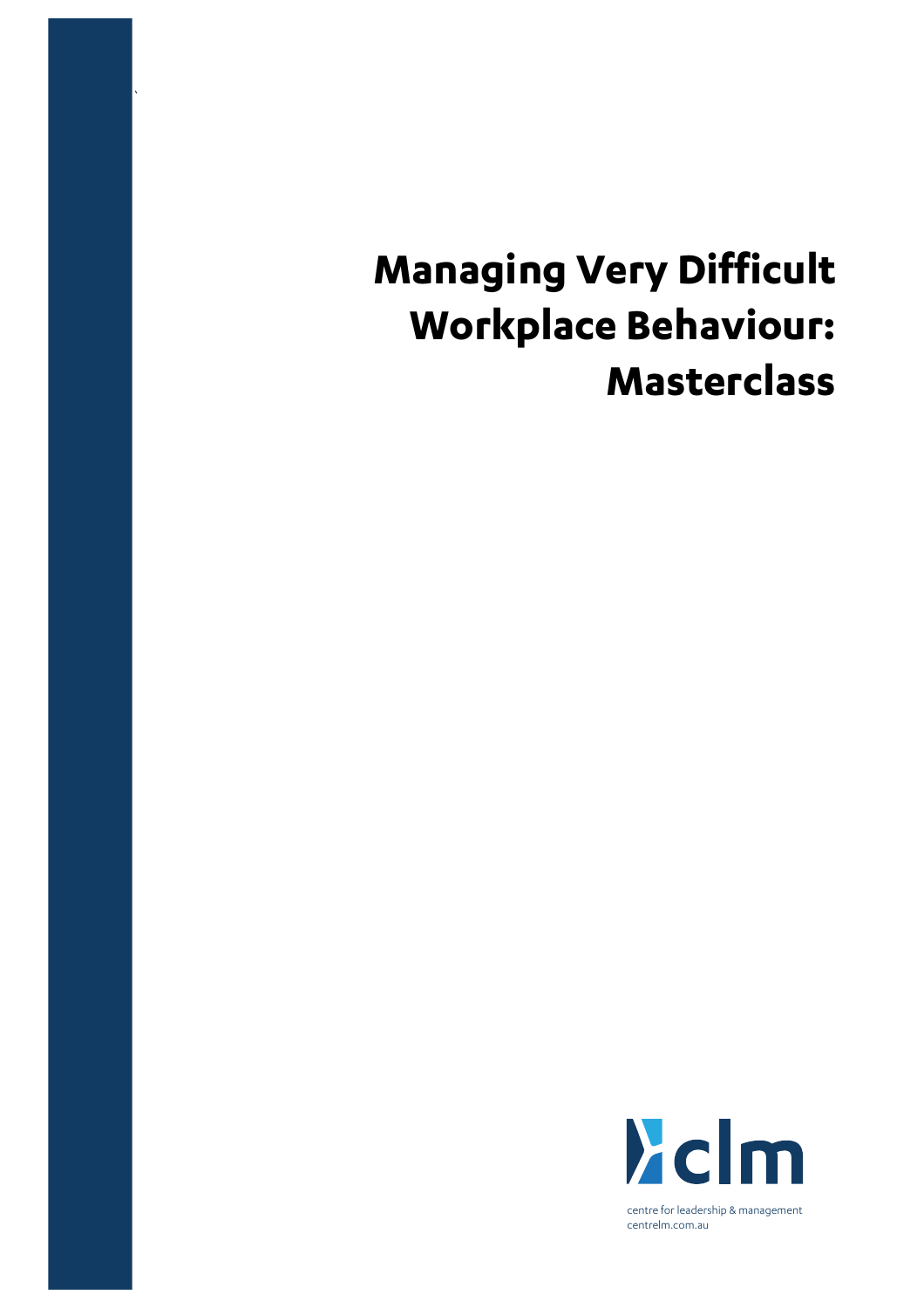# **Managing Very Difficult Workplace Behaviour: Masterclass**

## **Overview**

The 'masterclass' is focussed on the management of very difficult workplace behaviour. The workshop will review the characteristics, impact and 'dynamics' of very difficult workplace behaviour and offer opportunity to review the interplay between the 'presenting' behaviour, organisational context and culture, IR/HR constraints and the capability of the manager and management team.

The review workshop will utilise 'live' participant case studies and include discussion of potential organisational and HR strategies and potential 'protocols'.

### **Context**

Very difficult workplace behaviour is **perhaps** the most demanding leadership task – combining organisational, managerial, personal and interpersonal challenges.

Organisations have sought to progressively develop cultures of engagement and support. Yet this is often in tension with a 'perfect storm' of dramatic and rapid change, limited resources and increased pressure for outcomes. Managers find themselves demanding more of their staff and are under increasing pressure themselves. These challenges are often further compounded by a history of casual, unfocussed or poor staff management. In many cases, there is also a well-known history of very difficult behaviour by some individuals.

In this environment very difficult workplace behaviour can become more prevalent but it is also less well tolerated. It is harder to manage but it is more important that we do so effectively.

This workshop provides frameworks for understanding, defining and managing difficult behaviour; and the opportunity to discuss and develop suitable workplace strategies or protocols give the real world constraints of context, culture and IR/ HR requirements.

# **Objectives**

The program will:

- Review and discuss participant's case examples developing detailed management strategies
- Review the first workshop and the impact, characteristics and types of very difficult behaviour including the particular challenges created for the manager, management team, other staff and the organisation as a whole
- Analyse the organisational context/psycho-social system, risk and protective factors for very difficult workplace behaviour and how it is managed, tolerated, allowed or ignored in relation to participant's case studies
- Review and discuss IR/HR requirements, methods and tools and their application as enablers or constraints in the 'case management' of very difficult workplace - including 'protocols' for early intervention, 'case' planning, executive engagement, specialist support and consultancy.